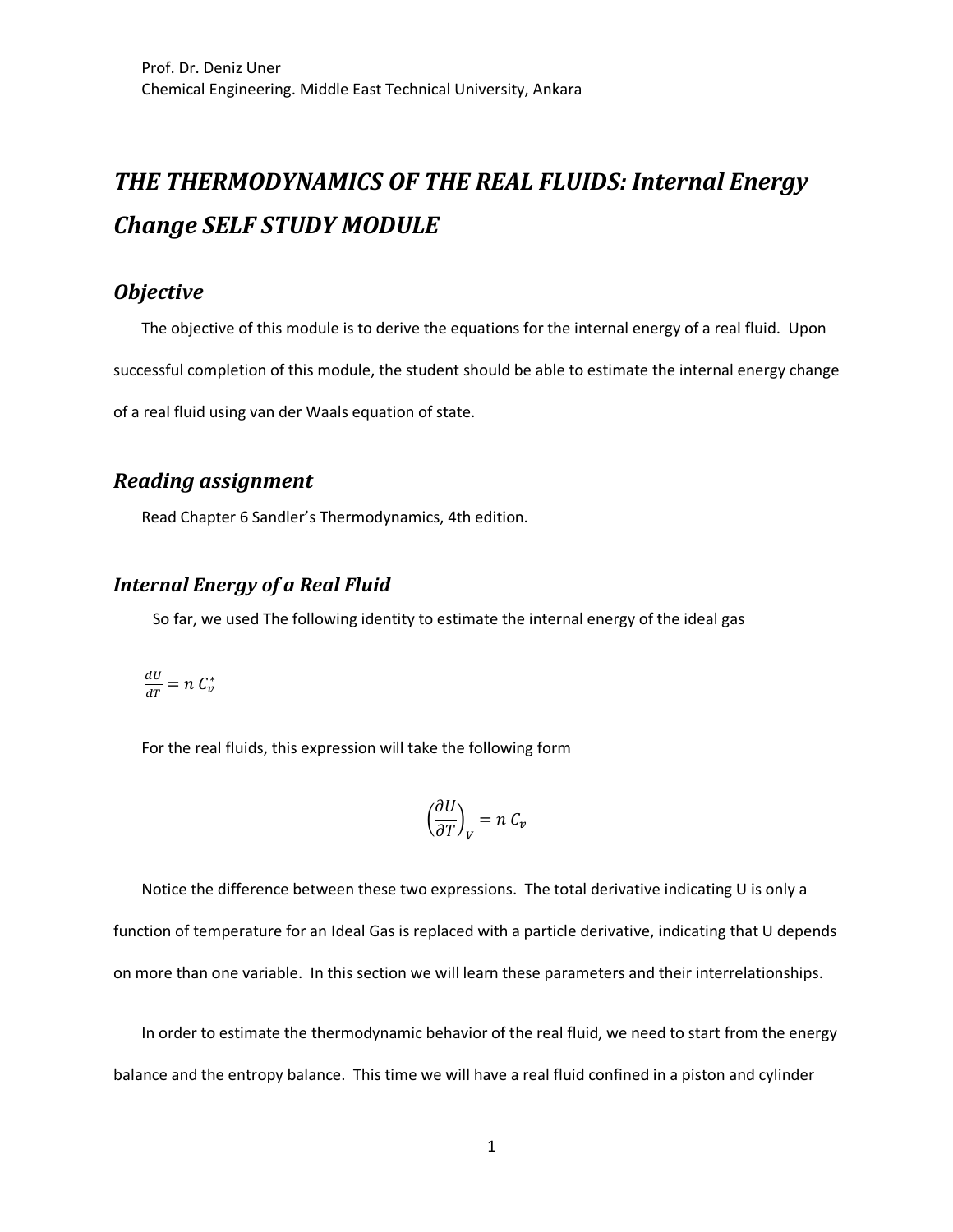assembly, under closed system configurations, and there is no shaft work. The energy balance reduces

to

$$
\frac{dU}{dt} = \dot{Q} - P\frac{dV}{dt}
$$

Similarly, entropy balance reduces to (for situations that the entropy generation is not considered)

$$
\frac{dS}{dt} = \frac{\dot{Q}}{T}
$$

Hence, substitution yields,

$$
\frac{dU}{dt} = T\frac{dS}{dt} - P\frac{dV}{dt}
$$

We can eliminate the dt terms to have the most general expression of the internal energy:

dU=TdS-PdV

This expression tells us that U is a function of entropy and volume,  $U(S, V)$ . This is the most fundamental level of defining the internal energy coordinate system. But similar to mathematics, where we change the variables in order to ease the calculations, we can do the same in thermodynamics. As we have seen so far, entropy is a difficult state variable to control or measure. Therefore, we will switch the coordinates to T, V instead (however, will always remember that internal energy is a function of entropy and volume, at the fundamental level) . The coordinate transformation will require defining entropy, S, as a function of T and V, S(T,V). Then we will substitute this function in the definition of internal energy equation.

If S (T,V) then,  $dS = \left(\frac{\partial S}{\partial T}\right)$  $\frac{\partial S}{\partial T}\Big|_{V} dT + \left(\frac{\partial S}{\partial V}\right)$  $\frac{\partial S}{\partial V}$ <sub>T</sub> dV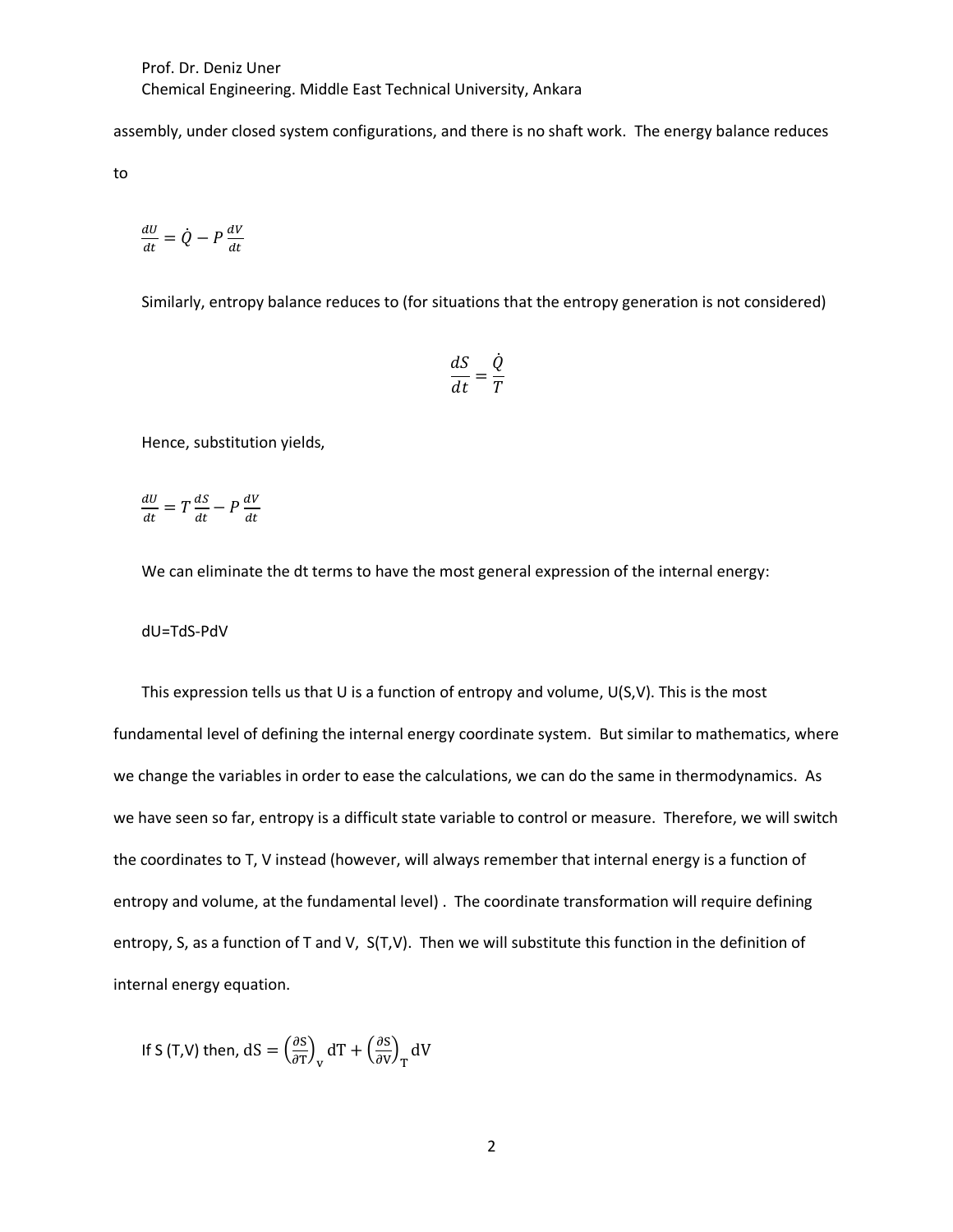Prof. Dr. Deniz Uner Chemical Engineering. Middle East Technical University, Ankara

Now, we need to define  $\left(\frac{\partial S}{\partial x}\right)$  $\frac{\partial S}{\partial T}\Big)_{\rm v}$  and  $\left(\frac{\partial S}{\partial V}\right)$  $\frac{\partial S}{\partial V}\Big)_{T}$ .

Starting from dU=TdS-PdV , dividing both sides by dT and keeping volume constant, in other words, dV =0 gives us

$$
\left(\frac{\partial \mathbf{U}}{\partial \mathbf{T}}\right)_{\mathbf{v}} = T \left(\frac{\partial \mathbf{S}}{\partial \mathbf{T}}\right)_{\mathbf{v}}
$$

Remember

$$
\left(\frac{\partial U}{\partial T}\right)_V = n \, C_v
$$

Therefore

$$
\left(\frac{\partial S}{\partial T}\right)_V = n \frac{C_v}{T}
$$

Being able to replace  $\left(\frac{\partial S}{\partial x}\right)$  $\left(\frac{\partial S}{\partial V}\right)_T$  will require a little bit more effort. We will bring the PVT equivalent of this term from the Helmholtz free energy based Maxwell relations.

$$
\left(\frac{\partial S}{\partial V}\right)_T = \left(\frac{\partial P}{\partial T}\right)_V
$$

With this substitution, we obtain an equation for the entropy:

$$
dS = n \frac{C_v}{T} dT + \left(\frac{\partial P}{\partial T}\right)_V dV
$$

Substituting this will give us the relationship for the internal energy:

$$
dU = T \left[ n \frac{C_v}{T} dT + \left( \frac{\partial P}{\partial T} \right)_V dV \right] - P dV
$$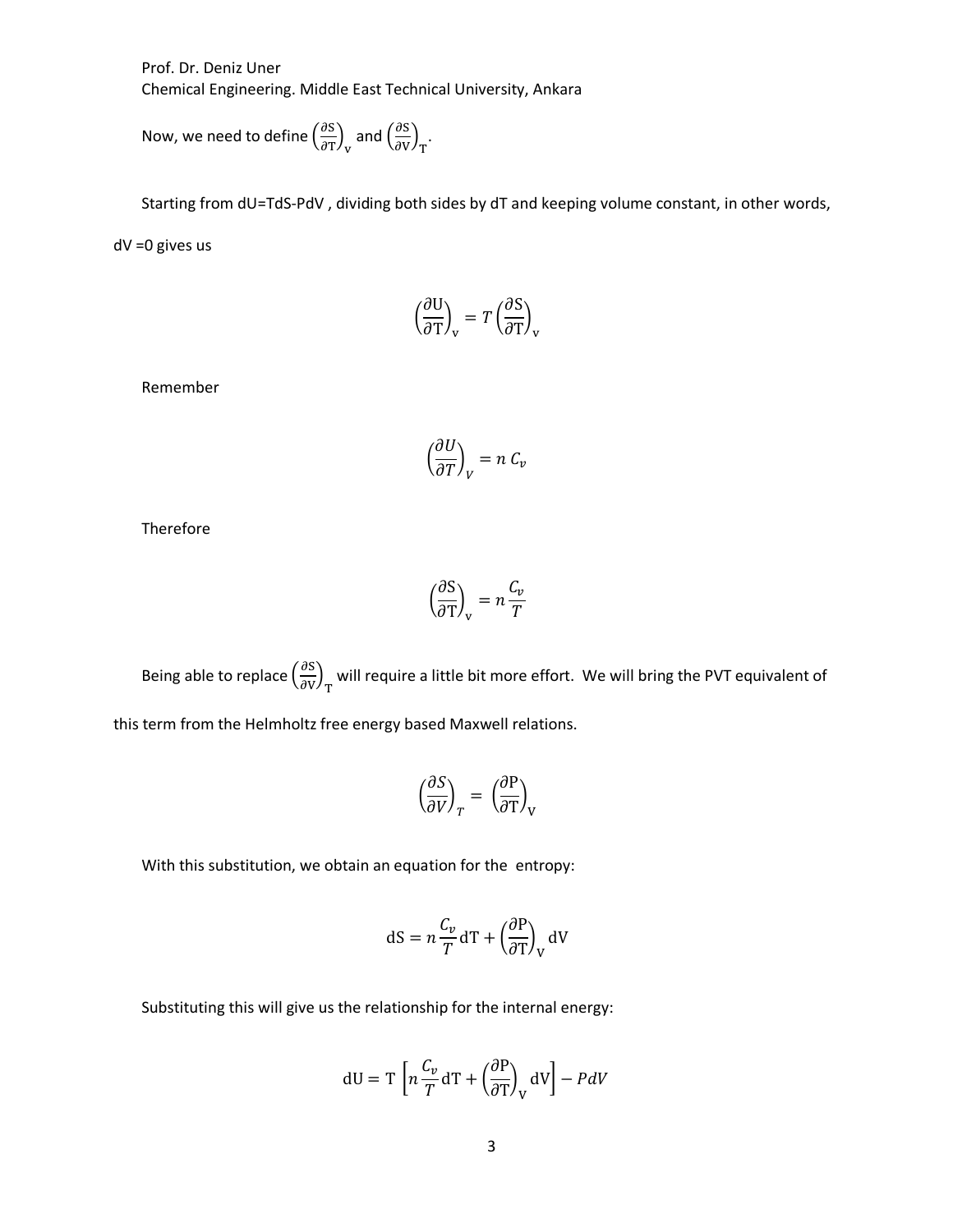Prof. Dr. Deniz Uner Chemical Engineering. Middle East Technical University, Ankara

rearranging gives:

$$
dU = nC_v dT + \left[T\left(\frac{\partial P}{\partial T}\right)_V - P\right]dV
$$

This is the equation we should use to determine the internal energy change. The multiplier of the

dV term is called the departure function to indicate the departure from the ideal gas behavior.

### *Example*

Determine the internal energy change for an ideal gas.

#### *Solution*

The equation of state for an ideal gas is given by  $P = nRT/V$ . We have to determine the function

 $\left(\frac{\partial P}{\partial m}\right)$  $\left(\frac{\partial P}{\partial T}\right)_V$  – P for the ideal gas.

$$
\left(\frac{\partial \mathrm{P}}{\partial \mathrm{T}}\right)_{\mathrm{V}} = nR/V
$$

Upon substitution, we obtain

$$
T\left(\frac{\partial P}{\partial T}\right)_V - P = \frac{nRT}{V} - P = 0
$$

Hence, for an ideal gas  $dU = nC<sub>v</sub>dT$ 

### *Example*

Derive the function for internal energy change for a van der Waals equation of state.

#### *Solution*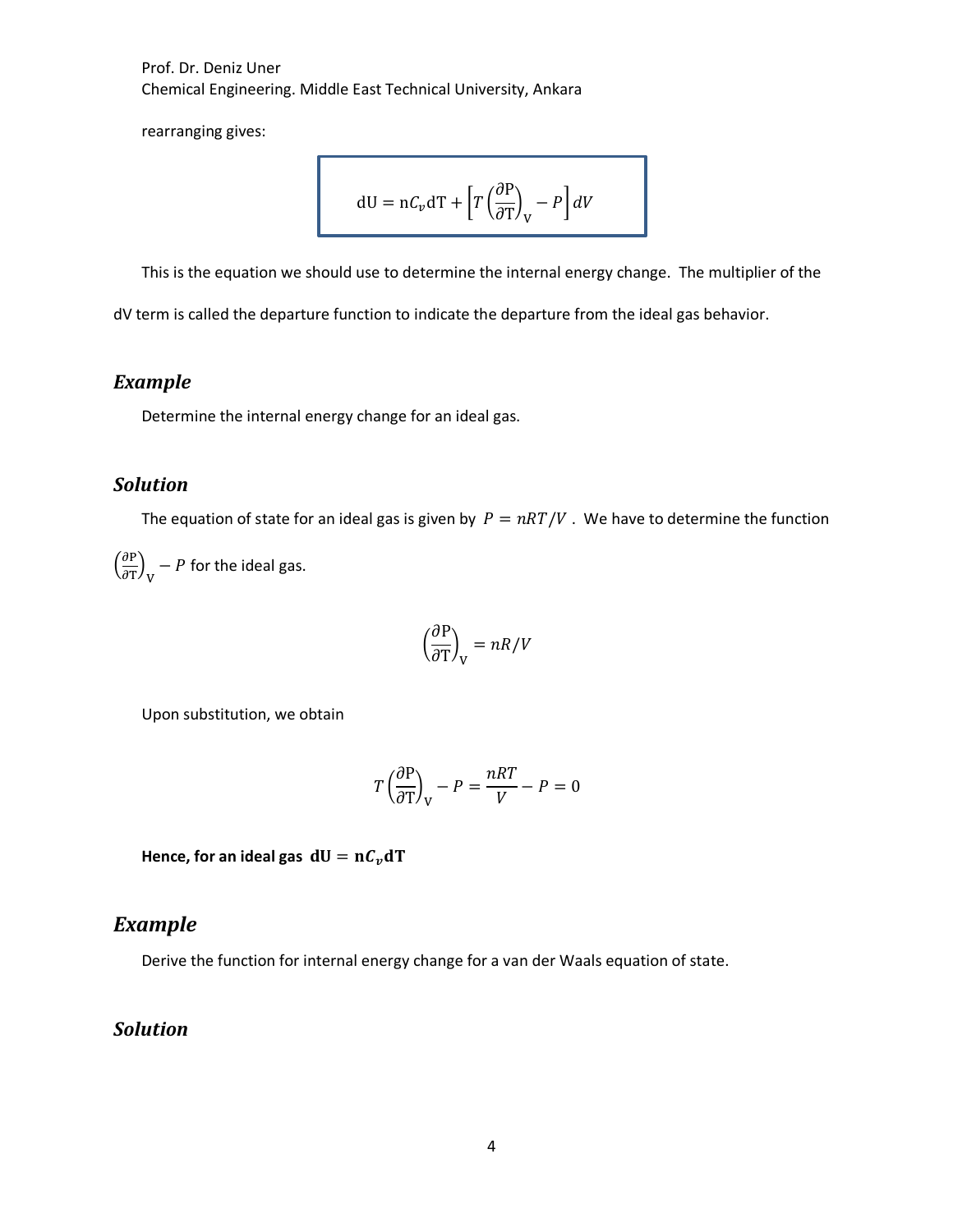Prof. Dr. Deniz Uner

Chemical Engineering. Middle East Technical University, Ankara

Van Der Waals equation of state is given by  $P = \frac{RT}{(V-b)} - \frac{a}{V^2}$ . equivalently this equation can be

written as  $P = \frac{n R T}{(V - b)} - \frac{n^2 a}{V^2}$ . We have to determine the function  $T\left(\frac{\partial P}{\partial T}\right)$  $\left(\frac{\partial P}{\partial T}\right)_V$  – P for the van der

Waals fluid.

$$
\left(\frac{\partial P}{\partial T}\right)_V = nR/(V-b)
$$

Upon substitution, we obtain

$$
T\left(\frac{\partial P}{\partial T}\right)_V - P = \frac{n^2 a}{V^2}
$$

**Hence, for a van der Waals fluid**  $dU = nC_v dT + \frac{n^2 a}{v^2} dV$ 

#### **The state postulate**

In order to determine the internal energy change of a fluid, between two arbitrary points of  $(T_1, V_1)$ and ( $T_2$ ,  $V_2$ ) we will use the state postulate: The value of the state functions depend only on the state of the system, but not the path taken.

Hence, we will carry out the evaluation process as follows. We will bring the fluids to an ideal gas state, by first integrating the V function. Fluids under their ideal gas conditions can have very large volumes, such as  $V = \infty$ . Under these conditions, the fluid will behave like an ideal gas, hence we can use the ideal gas heat capacities to evaluate the T function, finally we will bring the fluids back to the real fluid conditions from  $V = \infty$  to the real value.

Graphically this process looks like as follows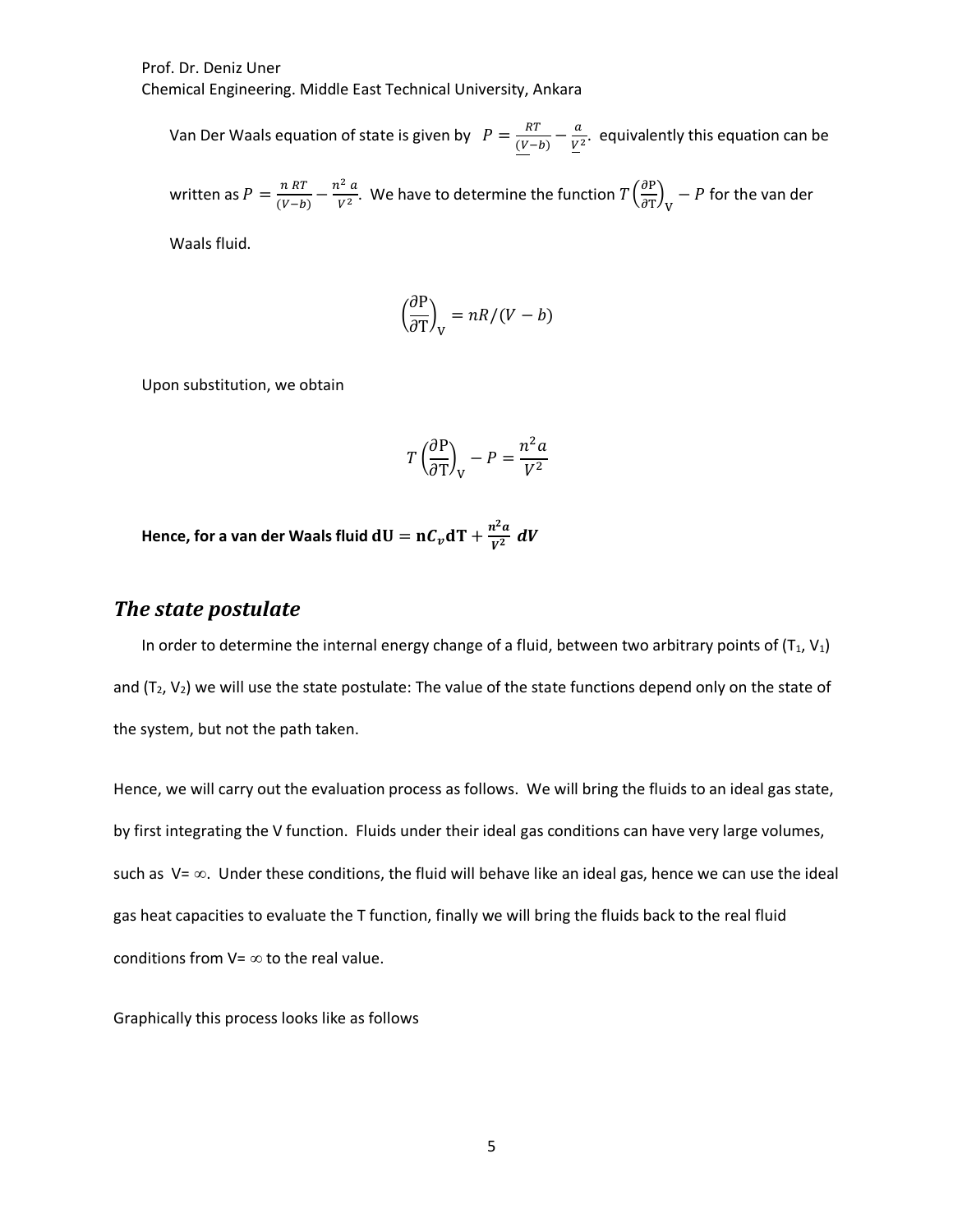Prof. Dr. Deniz Uner Chemical Engineering. Middle East Technical University, Ankara



The algebra of this process is as follows:

$$
\int_{U_1}^{U_2} dU = \int_{V_1}^{\infty} \frac{n^2 a}{V^2} \, dV + \int_{T_1}^{T_2} n C_v^* dT + \int_{\infty}^{V_2} \frac{n^2 a}{V^2} \, dV
$$

Notice that the heat capacity now has its \*, indicating that it is the ideal gas heat capacity.

#### *Calculate*

- 1. Using the van der Waals equation of state, determine the internal energy change of steam between (1 MPa, 200 °C) and (4 MPa, 400 °C). You need to determine the volumes first from vdW EOS and proceed with the internal energy calculations.
- 2. Compare your estimations with the values you would obtain from the steam tables.
- 3. Given that you have the internal energy change and the values of P and V, determine  $\Delta H$ between these states.
- 4. Also determine  $\Delta S$ ,  $\Delta A$  and  $\Delta G$ .

## **Evaluate** yourself

Check if you have answers to the following questions:

- 1. Why do we need these four different forms of energy, i.e., U, H, G and A?
- 2. What is the difference between internal energy and enthalpy?